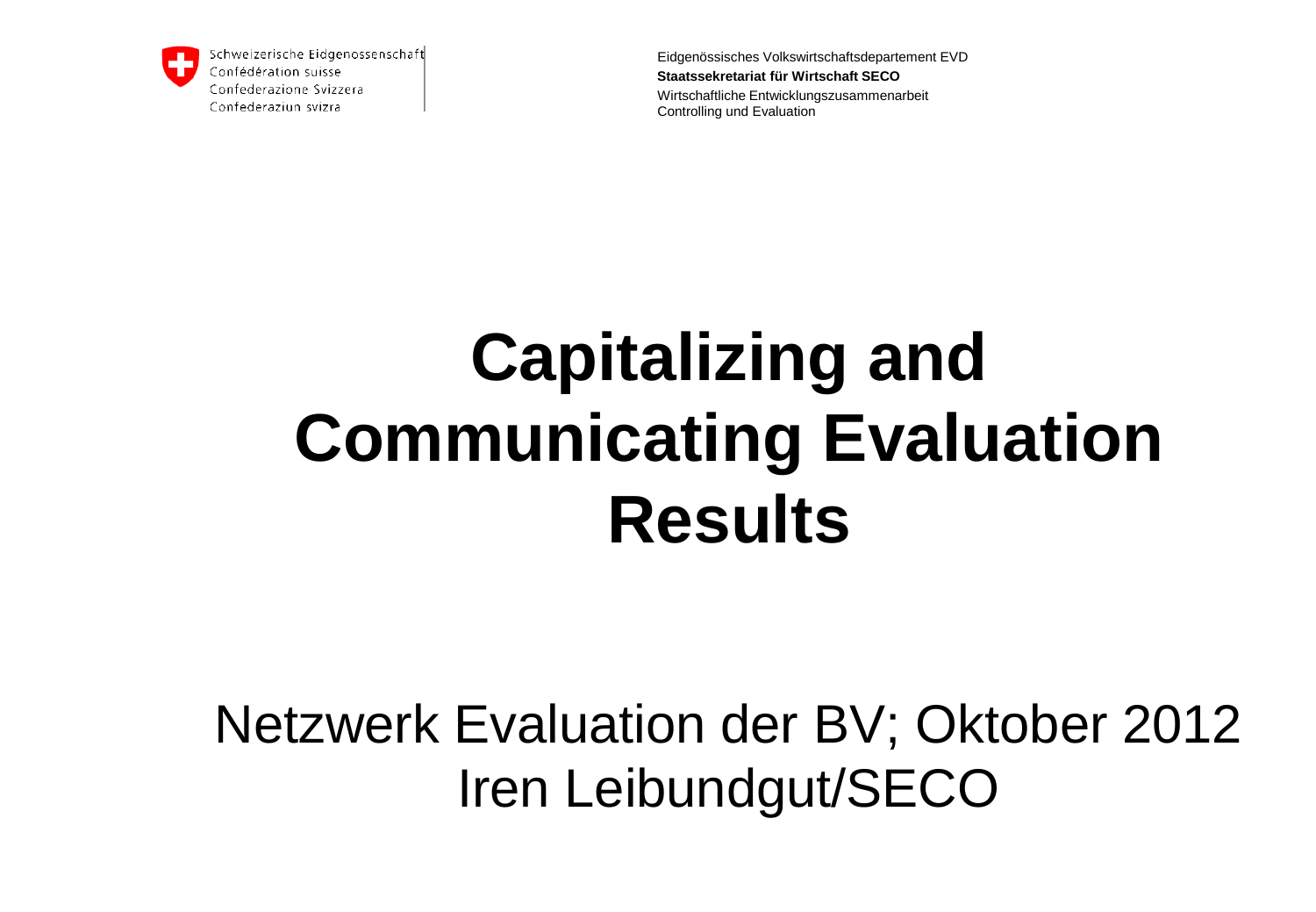## **Understanding of the Terms**

 $\mathbf C$ 

|                                           | <b>Capitalizing</b> | <b>Communicating</b> |          |
|-------------------------------------------|---------------------|----------------------|----------|
|                                           |                     | internal             | external |
| <b>Knowledge Building</b>                 |                     |                      |          |
| <b>Learning for</b><br>strategic steering |                     |                      |          |
| Organizational<br>learning                |                     |                      |          |
| Informing policy                          |                     |                      |          |
| Transparency                              |                     |                      |          |
| Accountability                            |                     |                      |          |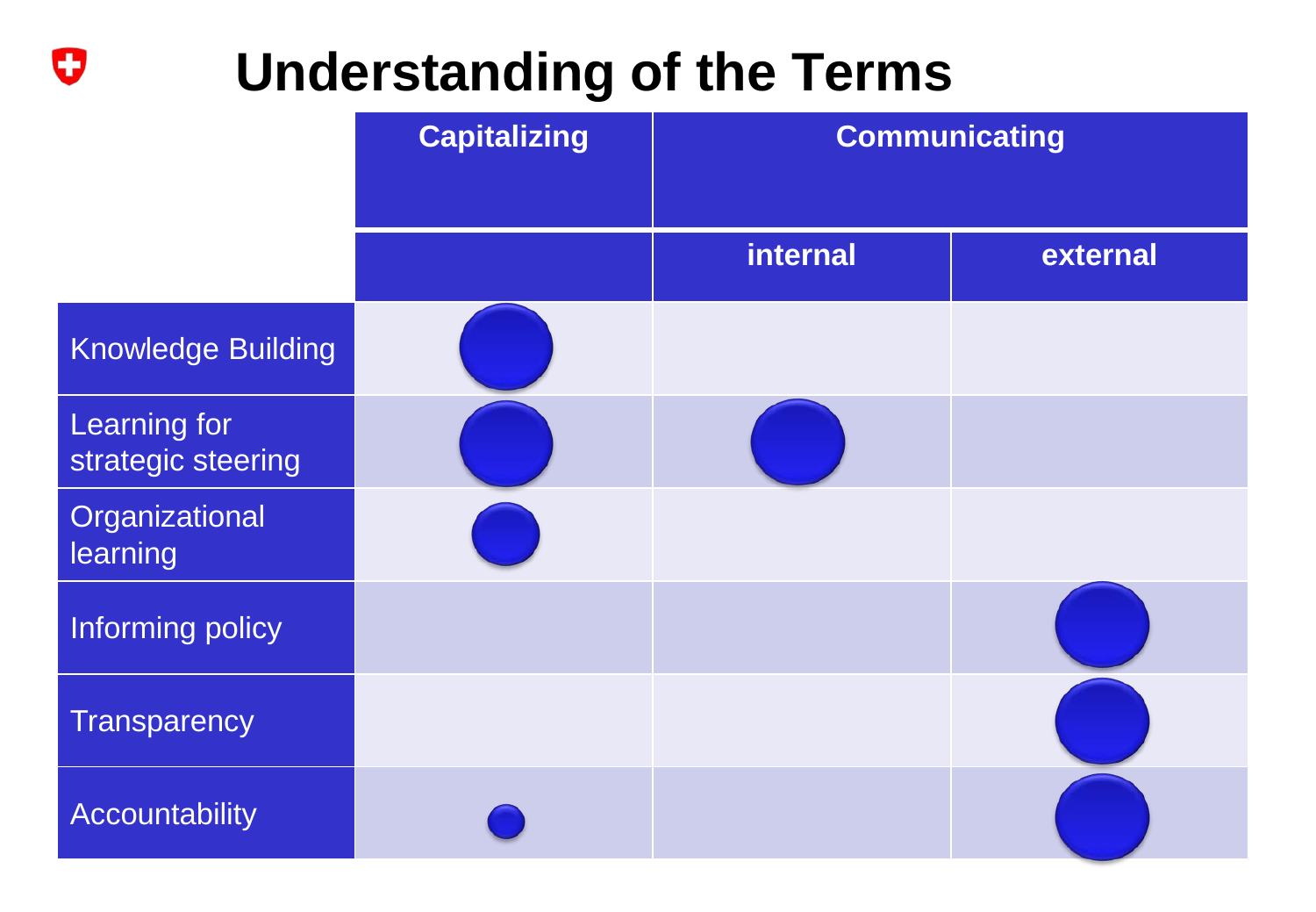## **Current Practice**

• *Capitalizing*

*Tools, channels*: *Practice*:

Management response **Common practice** 

- Briefings / De-briefings
- Peer-groups accompanying evaluation
- End-of-mission workshops
- F2F workshops
- Evaluation, thematic networks
- 



- 
- Differences in follow-up: none / periodic / follow-up studies



- **Standard, critical to get the right results**
- **Increasingly used**
- with broad participation not yet standard
- **Increasingly used**
- **Increasingly used**
- Annual Effectiveness Reports Database: full reports, summaries, good practice cases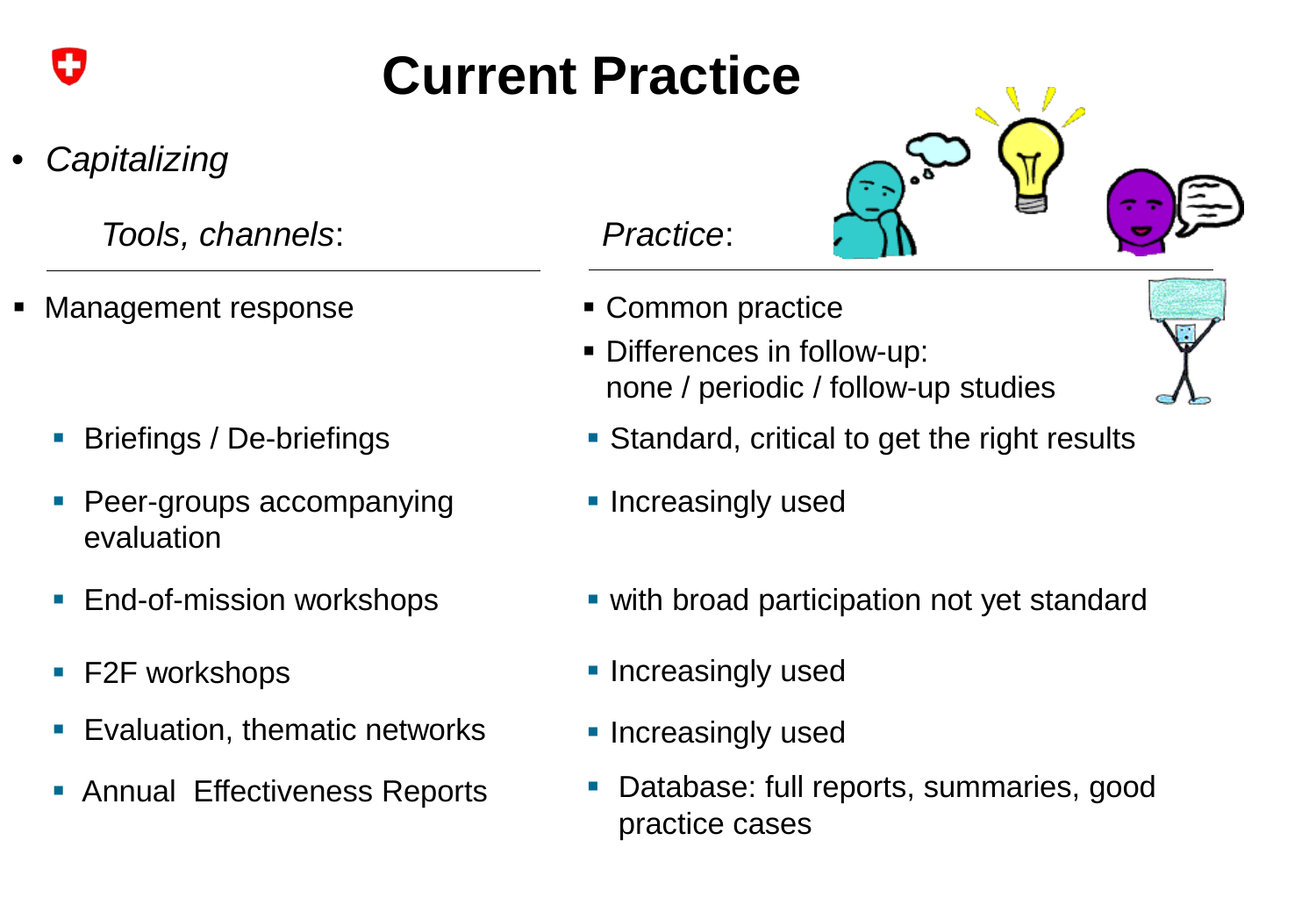

## **Current Practice**

#### *Communicating*

*Tools, channels*: *Practice*:

#### *external*

- Webpage: Reports
- Social media
- Newsletters, bulletins
- **Publications**
- Placing in DEReC

#### *internal*

- **Database**
- Newsletter / platforms
- Web-based discussions
- **Networks**



- **Mostly independent evaluations** some include ToR & management response
- New feature evolving
- **Fille Frequently used**
- **More common with research-oriented org.**
- Standard
- Standard
- Standard
- **evolving**
- Standard





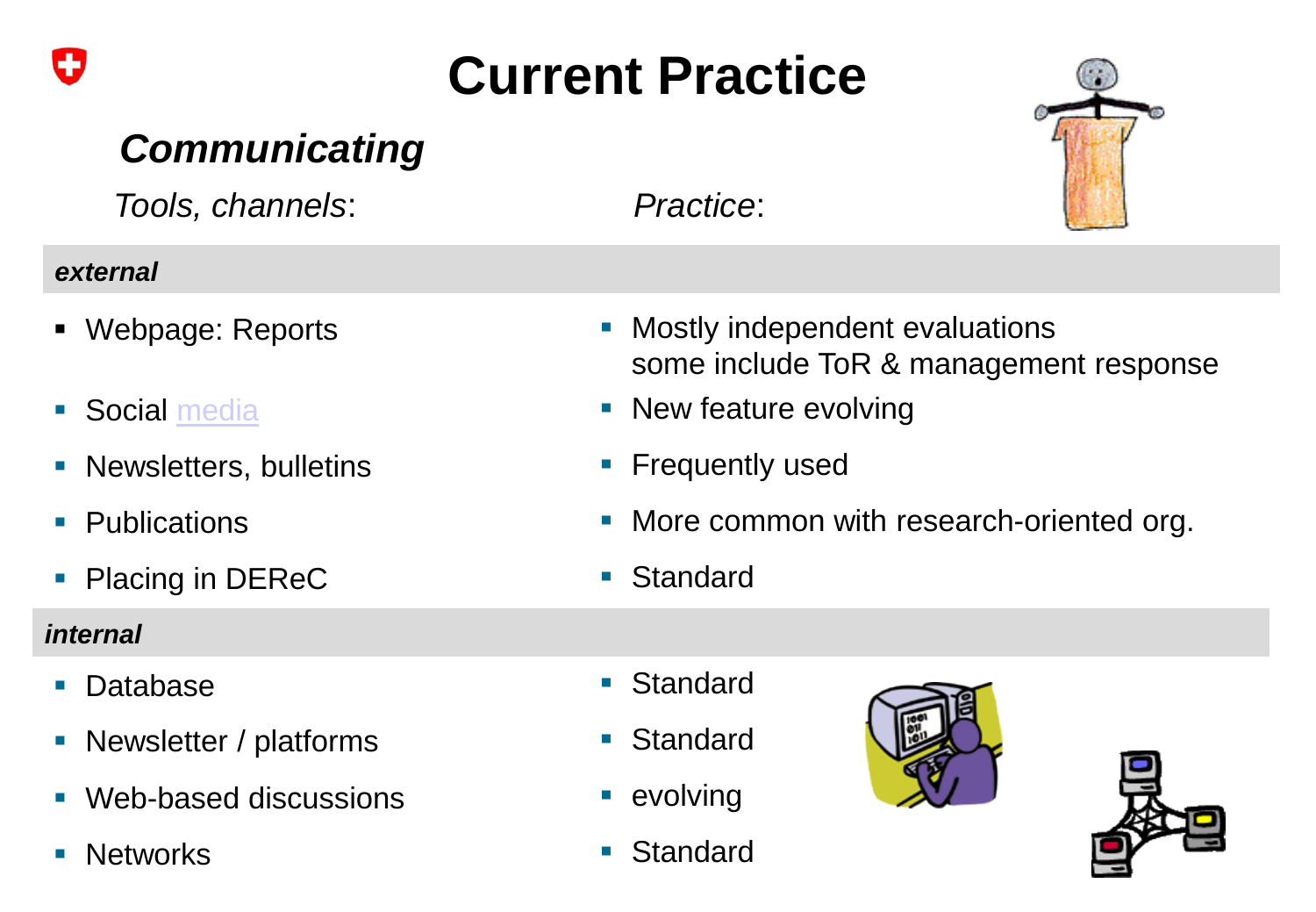#### *Capitalizing*

*What works*

• *What works less*

### **Experiences**

- Management responses are a good basis but to lead to improvements of interventions systematic follow-up a necessity
- Participation of stakeholders:
	- $\vee$  increases quality of results
	- $\vee$  increases relevance and acceptance of results,
	- $\vee$  instills evaluative thinking

- $\vee$  Good timing of evaluation process
- Linking evaluations to (strategic) decision-making
- Commitment for follow-up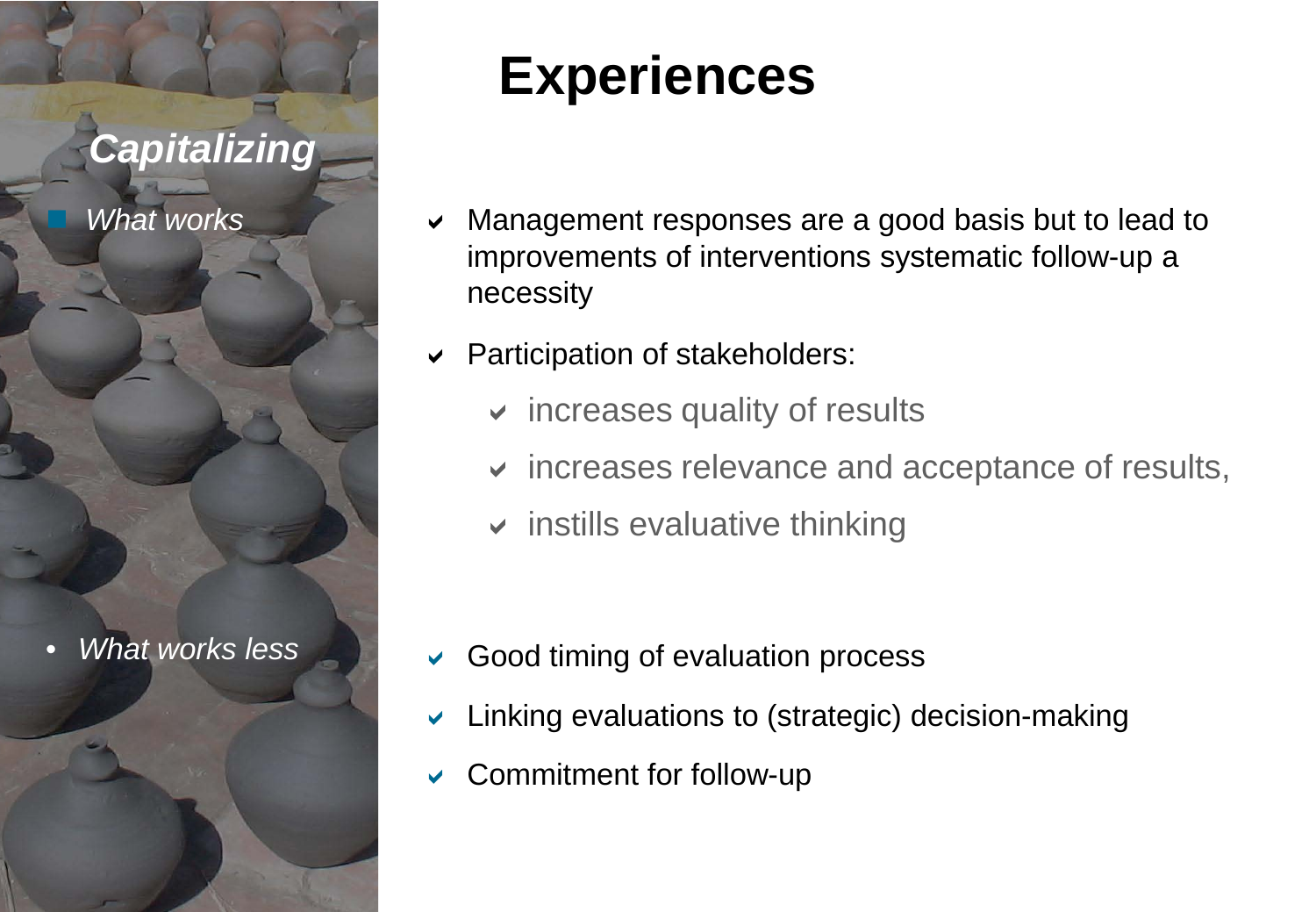#### *Communicating*

*What works*

 *What is not (yet) obvious*

• *What works less*

### **Experiences**

- Multitude of channels available
- $\vee$  Interactive methods usually effective
- $\vee$  Pro-active communication of relevant and convincing messages
- Accompanying measures (e.g. workshops) necessary
- $\vee$  No evidence gathered on effectiveness of 'passive' dissemination
- $\vee$  New social media
- $\vee$  Creating the necessary attention
- Sustained interest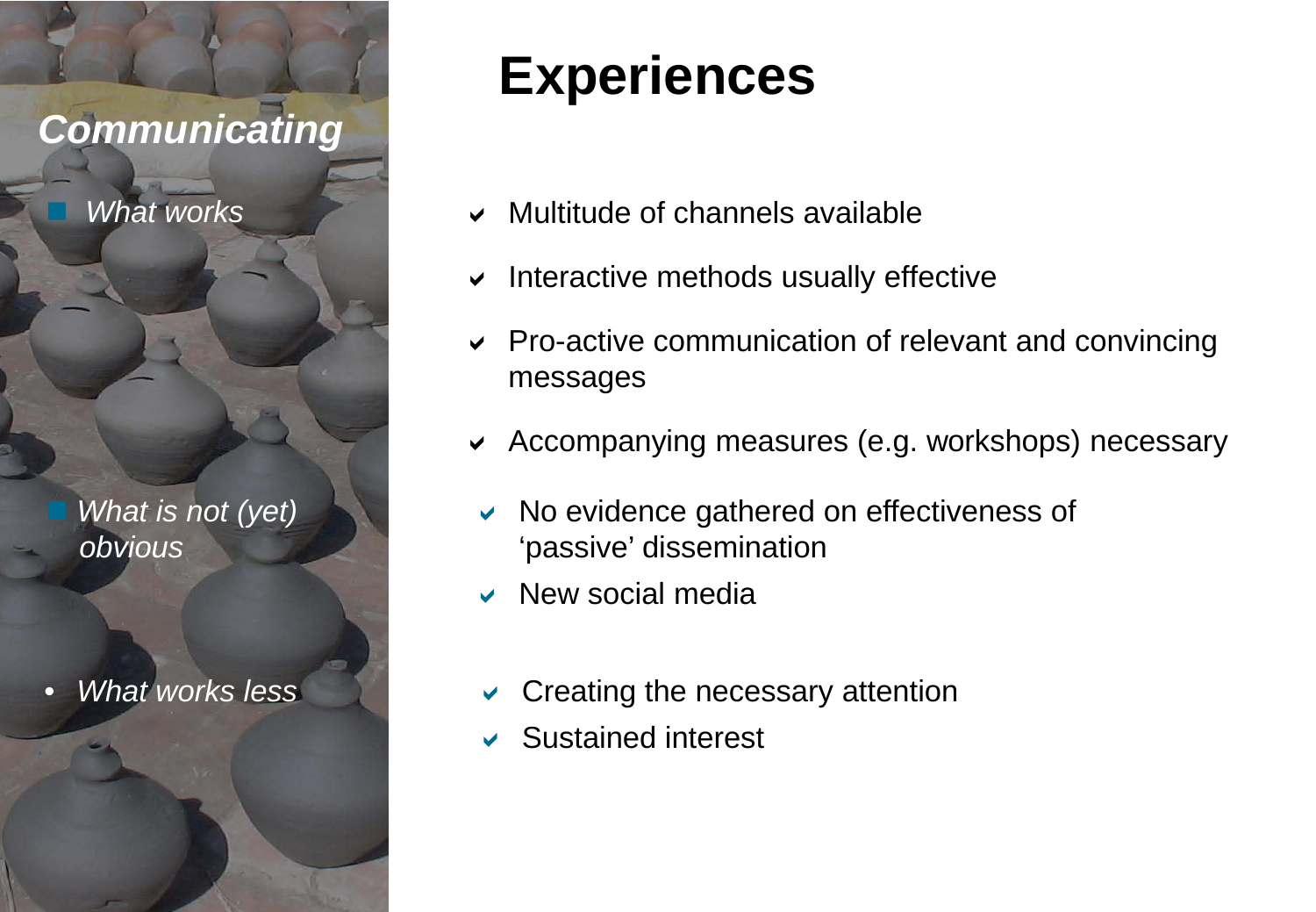## **Findings / Lessons learned**

- $\rightarrow$  Formal procedures defined in guidelines are complied with Gaps in procedures are usually known
- $\rightarrow$  Factors that are beyond procedures are key
	- a. *Relevance and quality of evaluation:*
		- $\vee$  Corporate urgency associated with topic
		- $\vee$  Involvement of stakeholders in key moments
		- $\vee$  Credibility of evaluators
		- $\vee$  Quality of evaluation result / product
		- $\vee$  Relevance of evaluation
		- Good timing
	- b. *Quality of dissemination:*
		- $\vee$  Channels: database, publications workshop, e-discussions
		- $\vee$  Methods: participation, working with hypotheses
	- *c. Institutional context*
		- $\vee$  Incentives / sanctions for using evaluation results
		- $\vee$  Leadership of those commissioning the evaluation